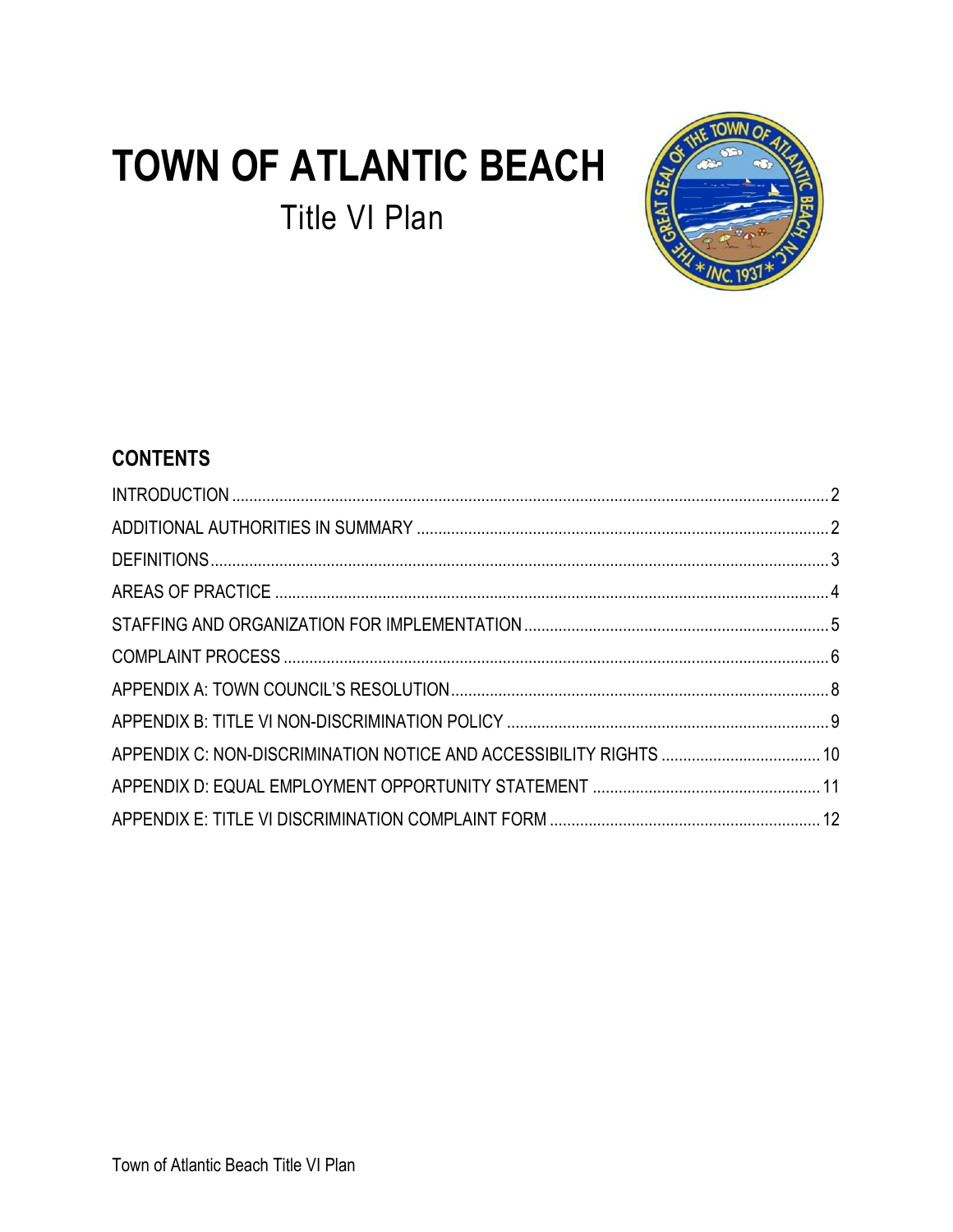#### <span id="page-1-0"></span>**INTRODUCTION**

The Town of Atlantic Beach (hereinafter referred to as the Town) has adopted this Title VI Plan to ensure that the Town is in compliance with the provisions of Title VI of the Civil Rights Act of 1964. Title VI prohibits discrimination on the basis of race, color or national origin in programs or activities receiving federal financial assistance. Presidential Executive Order 12898 addresses environmental justice in minority and low-income populations. Presidential Executive Order 13166 addresses services to those individuals with limited English proficiency. Discrimination on the basis of gender, age, and disability is prohibited under related statutes. These Presidential Executive Orders and the related statutes fall under the umbrella of Title VI.

Federal-aid recipients, subrecipients and contractors are required to prevent discrimination and ensure nondiscrimination in all of their programs, activities and services whether these programs, activities and services are federally funded or not. The Town of Atlantic Beach Title VI Coordinator is responsible for providing leadership, direction and policy to ensure compliance with Title VI and environmental justice principles.

Title VI is a mechanism that directs the federal financial assistance, which drives or promotes economic development. By legislative mandate, Title VI examines the following public policy issues:

- Accessibility for all persons
- Accountability in public funds expenditures
- Disparate impact
- Economic empowerment
- Environmental justice
- Infrastructure development
- Minority participation in decision making
- Program service delivery
- Public and private partnerships built in part or whole with public funds
- Site and location of facilities

Title VI was enacted to ensure equal distribution of federal funds regardless of race, color, or national origin. Because of this, Title VI:

- Encourages the participation of minorities as members of planning or advisory bodies for programs receiving federal funds
- Prohibits discriminatory activity in a facility built in whole or part with federal funds
- Prohibits entities from denying an individual any service, financial aid, or other benefit because of race, color, or national origin
- Prohibits entities from providing a different service or benefit, or providing these in a different manner from those provided to others under the program
- Prohibits entities from requiring different standards or conditions as prerequisites for serving individuals
- Prohibits locating facilities in any way that would limit or impede access to a federally funded service or benefit
- Prohibits segregation or separate treatment in any manner related to receiving program services or benefits
- Requires assurance of nondiscrimination in purchasing of services
- Requires entities to notify the respective population about applicable programs
- Requires information and services to be provided in languages other than English when significant numbers of beneficiaries are of limited English speaking ability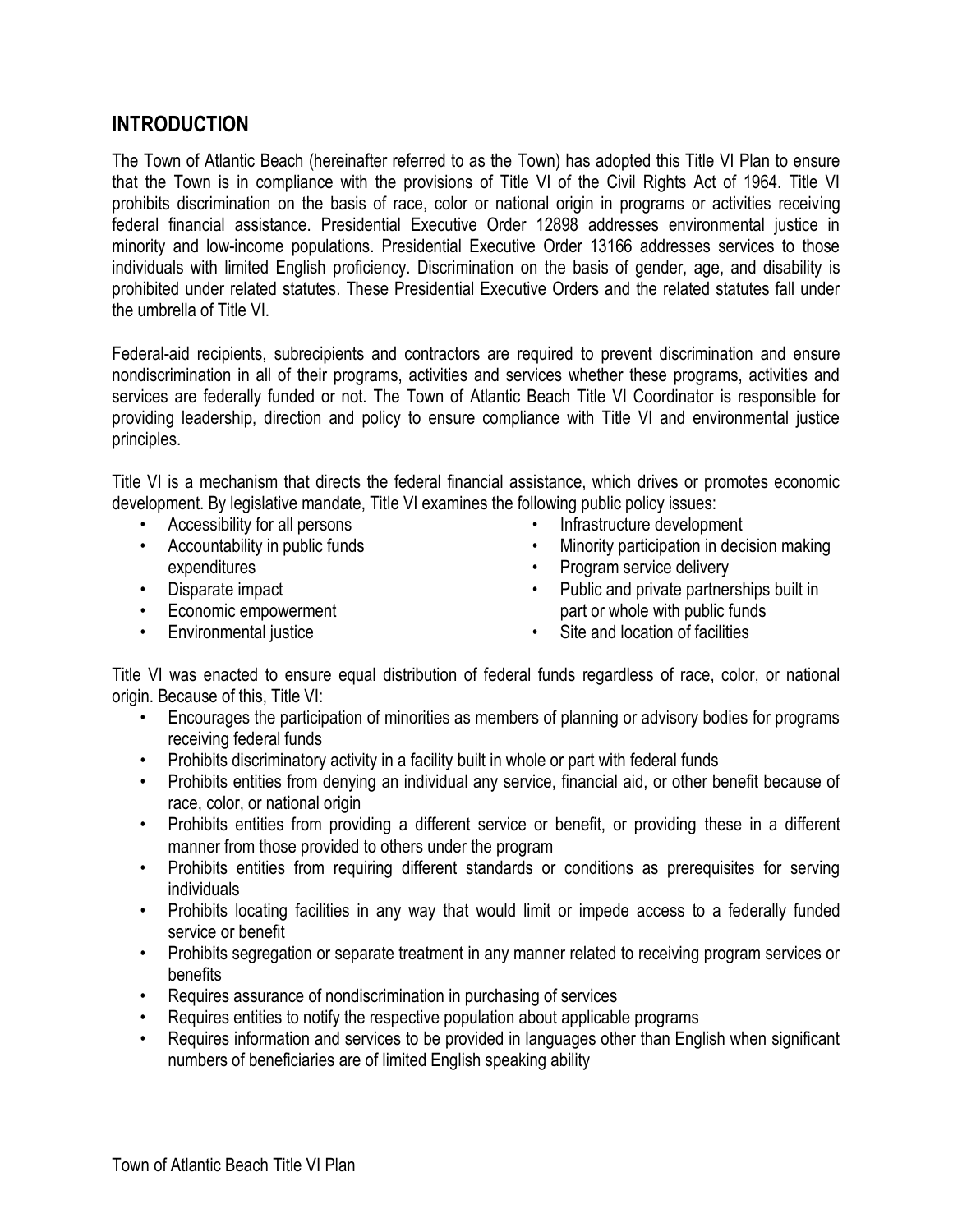Any Atlantic Beach resident who has experienced discrimination or harassment or have a human rights concern may file a discrimination complaint with the Town.

# <span id="page-2-0"></span>**ADDITIONAL AUTHORITIES IN SUMMARY**

The Town of Atlantic Beach establishes the Title VI plan not only on the adoption of a local policy, but by long standing federal law.

**Title VI of the Civil Rights Act of 1964 [Pub. L. 88-352 (1964), codified as 42 U.S.C. §§2000d through 2000d-4]:** Title VI of the Civil Rights Act of 1964 prohibits the discrimination in, or the denial of benefits under, any program or activity receiving federal financial assistance on grounds of race, color or national origin.

**The Civil Rights Restoration Act of 1987, [Pub. L. 100-259, Sec. 6 (1988), cODIFIED AS 42 U.S.C. §2OOOD-4A]:** The Civil Rights Restoration Act of 1987 broadened the scope of Title VI coverage by expanding the definition of the terms "programs or activities" to include all programs or activities of federal aid recipients, subrecipients, and contractors, whether such programs and activities are federally assisted or not.

**Federal Aid Highway Act of 1973, [Pub. L. 93-87 (1973), codified as 23 U.S.C. §324]:** The Federal Aid Highway Act of 1973 provides that no person shall, on the basis of sex, be excluded from participation in, be denied the benefits of, or be subjected to discrimination under any program or activity receiving federal assistance.

**Age Discrimination Act of 1975, [Pub. L. 94-135 (1975), codified as 42 U.S.C. §6102):** The Age Discrimination Act of 1975 provides that no person in the United States shall, on the basis of age, be excluded from participation in, be denied the benefits of, or be subjected to discrimination under any program or activity receiving federal assistance.

**Americans with Disabilities Act of 1990, Subchapter 2, Part A [Pub. L. 101-336 (1990); codified as 42 U.S.C. §§12131-12134]:** The Americans with Disabilities Act of 1990 provides that no qualified individual with a disability shall, by reason of such disability, be excluded from the participation in, be denied the benefits of, or be subjected to discrimination by a department, agency, special purpose district, or other instrumentality of a state or a local government.

**Section 504 of the Rehabilitation Act of 1973 [Pub. L. 93-112 (1973), codified as 29 U.S.C. §794]:** Section 504 of the Rehabilitation Act of 1973 provides that no qualified handicapped person, shall, solely by reason of his/her handicap, be excluded from participation in, be denied the benefits of, or be subjected to discrimination under any program or activity receiving federal assistance.

**23 CFR Part 200:** 23 CFR 200 are administration regulations promulgated by the Federal Highway Authority that specify the Title VI implementation requirements for state departments of transportation at state and local levels.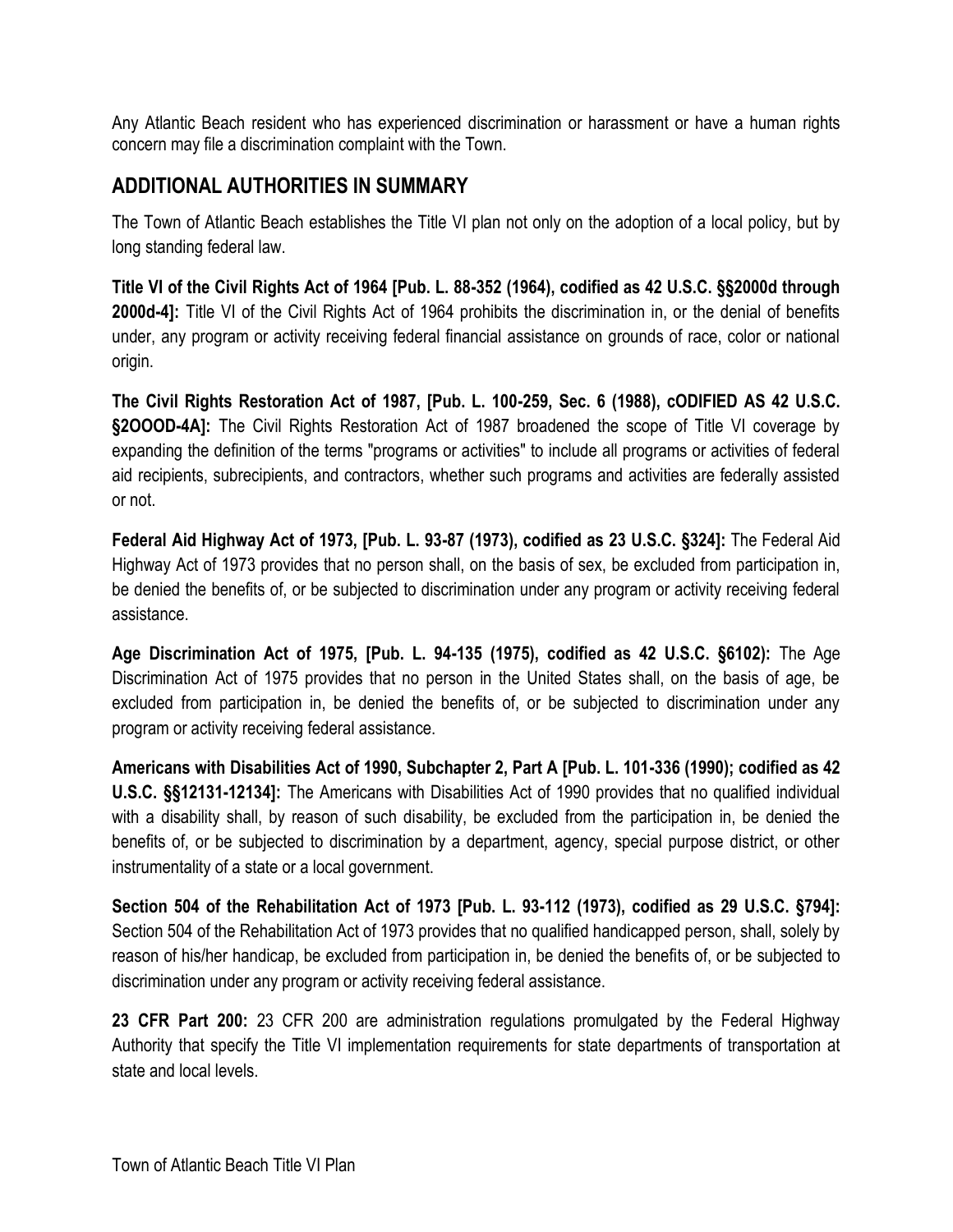**49 CFR Part 21:** 49 CFR 21 are administration regulations promulgated by the US Department of Transportation that specify the Title VI implementation requirements for state departments of transportation at state and local levels.

**Executive Order No. 12898:** Executive Order 12898 regards federal actions to address Environmental Justice in minority populations and low income populations. (Environmental justice seeks equal protection from environmental and public health hazards for all people regardless of race, income, culture and social class. Additionally, environmental justice means that no group of people including racial, ethnic or socioeconomic groups should bear a disproportionate share of the negative environmental consequences resulting from industrial, land-use planning and zoning, municipal and commercial operations or the execution of federal, state, local and municipal program and policies).

**Executive Order No. 13166:** Executive Order 13166 regards the improvement of access to services for persons with Limited English Proficiency.

#### <span id="page-3-0"></span>**DEFINITIONS**

As used in this Title VI Plan, the following mean:

**Affected Parties**: persons protected against discrimination because of race, color, national origin, sex, age, disability, or income by the Title VI Requirements, and the Town of Atlantic Beach's Non-Discrimination Policy.

**Contractor**: a person or entity that has entered into an agreement with the Town that is subject to the Title VI Requirements.

**Locating and siting actions**: a recommendation by Town staff or decision by the Town staff or the Town Council that will result in the construction of a public facility that could have adverse environmental impacts on the surrounding area.

**Meaningful access**: the provision of communicative assistance by the Town necessary to allow affected persons to participate in governmental services/activities.

**Proposed Project**: a project that receives federal funds and is subject to the Title VI Requirements.

**Subrecipient**: a person or entity that receives federal funds from the Town to be used by the entity to further the objectives of the federal grant. The Town is the recipient of the grant, and the person or entity is a subrecipient of those grant funds.

**Title VI Assurances**: conditions imposed upon contractors or subrecipients as a result of federal funding being directly or indirectly provided to the contractor or subrecipient.

**Title VI Requirements**: the nondiscrimination provisions contained in Title VI of the Civil Rights Act of 1964, the Civil Rights Restoration Act of 1987, the Federal Aid Highway Act of 1973, Age Discrimination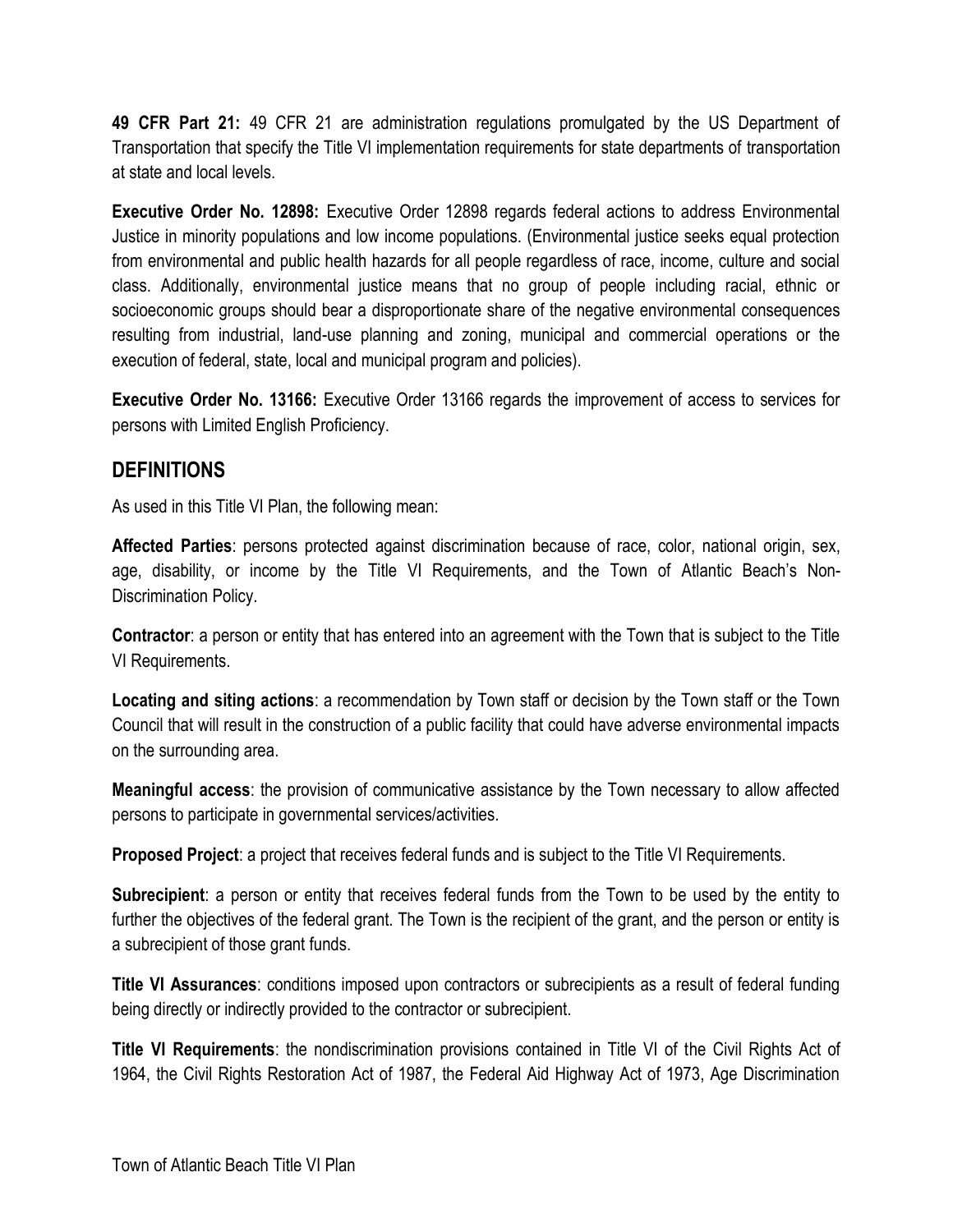Act of 1975, the Americans with Disabilities Act of 1990, Section 504 of the Rehabilitation Act of 1973, Executive Order 12898 and Executive Order13166.

# <span id="page-4-0"></span>**AREAS OF PRACTICE**

**Policy and Public Notice:** The Town will create, publish and post a Public Notice of non-discrimination. The Town Council will adopt within this plan a Non-Discrimination Policy.

**Elimination of Discrimination:** The Town will continue its practice of identifying discrimination based on race, color, religion, sex, marital status, familial status, national origin, age, mental or physical disability, sexual orientation, gender identity and source of income, and where such discrimination is found to exist, implementing programs or practices to eliminate the discrimination.

**Public Dissemination of Information:** The Planning Director shall assist Town staff in the creation and dissemination of Title VI Program information to Town employees, subrecipients, contractors, Affected Parties, and the general public. Public dissemination efforts may include: posting public statements setting forth the Town's non-discrimination policy; inclusion of Title VI Assurances in Town contracts and grants; and publishing a Title VI Policy Statement on the Town's website; including the notice and policy into all adopted plans and program documents.

**Title VI Assurances in Contracts and Grants:** Contracts and procurement are integrated into each department. Staff will ensure that all federally funded contracts administered by the Town contain Title VI Assurances. In the event that the Town distributes federal funds to another entity through grants or other agreements, the Department Head administering the grant or agreement will ensure that such grants and agreements contain the Title VI Assurances. The Department's project administrator or grant administrator will monitor the performance of the contract or grant for compliance. The Planning Director and Department Head will coordinate efforts to ensure that the requirements of Title VI are met throughout the entire contracting and grant performance process.

**Data Collection:** Statistical data on Affected Parties will be compiled by each department head and provided to the Planning Director. The data compilation process will be reviewed regularly by the Planning Director to ensure the data is sufficient to meet the requirements of this Title VI Plan.

**Site and Facility Location:** The Town shall not make selection of a site or location of a facility for participants in and beneficiaries of the Town's federal aid programs if that selection could exclude individuals from participation in, or deny them benefits of, or subject them to discrimination on grounds of race, color or national origin, or could substantially impair the accomplishment of the objectives of the nondiscrimination policy.

**Environmental Justice in Minority and Low-Income Populations:** In accordance with Executive Order 12898, titled "Federal Actions to Address Environmental Justice in Minority Populations and Low-Income Populations," the Town will develop strategies to review, consider, and address disproportionally high and adverse human health or environmental effects on minority and low-income populations, to promote non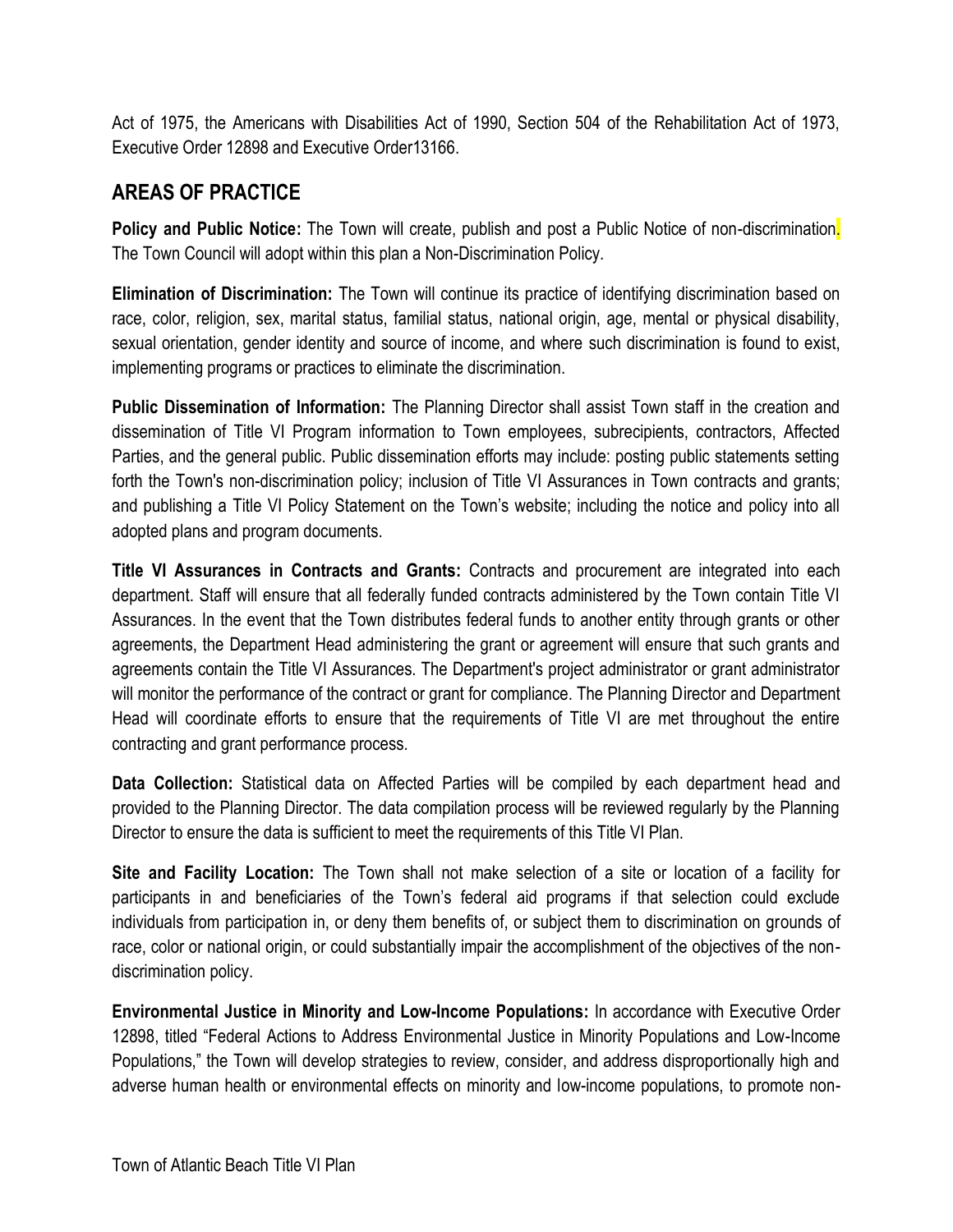discrimination in Federal-aid programs, substantially effect human health and the environment, and to provide minority and low-income communities access to public information and an opportunity for public participation in matters relating to human health or the environment*.*

**Limited English Proficiency:** Approximately 1.4% of residents in the Town primarily speak a language other than English. The Town will review demographic data annually to identify language assistance needs within its service areas, utilizing the American Community Survey, to determine if a formal Limited English Proficiency (LEP) Program is needed.

# <span id="page-5-0"></span>**STAFFING AND ORGANIZATION FOR IMPLEMENTATION**

**Town Manager:** The Town Manager is ultimately responsible for ensuring the Town's compliance with Title VI Requirements, including, but not limited to, monitoring Town programs, preparing required reports and undertaking such other responsibilities as required by 23 Code of Federal Regulation (CFR) 200 and 49 CFR 21. To ensure compliance the Town Manager has appointed the Planning Director to serve as the Title VI Plan and Program Coordinator until such time additional staff is hired to support compliance efforts or another department head is appointed instead. Other department heads will collaborate with the Planning Director as needed to ensure required compliance.

**Planning Director, Serving as Title VI Plan and Program Coordinator:** The Planning Director is responsible for the overall management of the Title VI Program, under the direct supervision of the Town Manager to include the following responsibilities as the Title VI Coordinator:

- Process and research complaints regarding compliance with this Title VI Plan that are received by the Town and coordinate with relevant and appropriate staff and the Town Attorney, to compile statistical data related to race, color, national origin, sex, age, disability, and income of participants in, and beneficiaries of, federally funded programs to ensure compliance with the Title VI Requirements.
- Review Town programs or projects receiving federal funding for matters regarding Title VI compliance and reporting.
- Conduct training programs related to Title VI Requirements for Town staff who are responsible for Title VI compliance, and for contractors or subrecipients who are subject to Title VI Requirements.
- Make recommendations to the Town Manager on ways to achieve compliance with Title VI Requirements.
- Develop information regarding this Title VI Plan for dissemination to the general public
- Ensure that individuals who will be affected by locating and siting actions obtain meaningful access to the public awareness/involvement process.
- Identify deficiencies in compliance with the Title VI Requirements, and make recommendations to the Town Manager for remedial actions to be taken to promptly resolve such deficiencies.
- Annually prepare a Title VI Plan Report that documents progress, accomplishments, impediments and goals in fulfilling this Title VI Plan.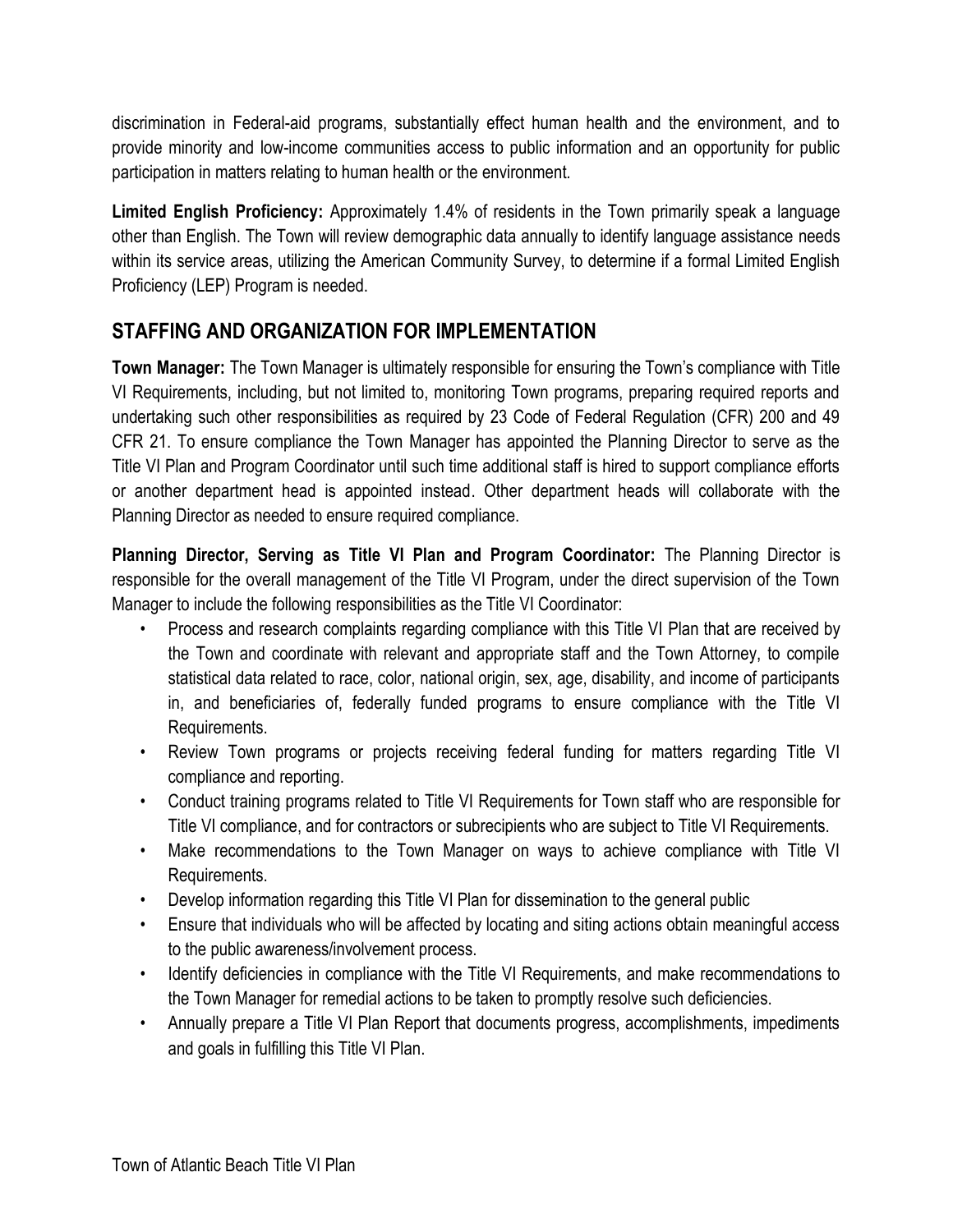**Departmental Responsibility:** Each Department Head is responsible for Title VI compliance, with support from the Title VI Coordinator, for individual projects. Compliance activities include, but are not limited to:

- Ensuring that all aspects of a project's planning process and operations comply with the Title VI Requirements.
- Ensuring that Affected Parties have meaningful access to a project's planning processes.
- Assisting the Title VI Coordinator in gathering and organizing data for the Title VI Plan Report.
- Reviewing the Department work programs, policies, and other directives to ensure compliance with the Title VI Requirements.
- Verifying the level of participation of Affected Parties at public outreach meetings.

# <span id="page-6-0"></span>**COMPLAINT PROCESS**

Any person who believes that he or she or any other program beneficiaries have been subjected to unequal treatment or discrimination in his or her receipt of benefits and/or services from the Town, or by a contractor or subrecipient on the grounds of race, color, national origin, sex, age, disability, or income, may file a Title VI Complaint with the Title VI Coordinator.

Any person who believes that he or she or any other program beneficiaries have been subjected to unequal treatment or discrimination in their receipt of benefits and/or services, or on the grounds of race, color, sex, marital status, familial status, national origin, age, mental or physical disability, sexual orientation, gender identity and source of income, may file a complaint. The complaint form is included as an appendix of this document.

Every effort will be made to obtain early resolution of complaints. The option of information mediation meeting(s) between the Planning Director, town staff, contractors, subrecipients and Affected Parties may be utilized for resolution.

The following procedures cover all complaints filed under Title VI. These procedures do not deny the right of the complainant after the completion of the Title VI process to file a complaint with state or federal agencies or to bring private action based on the complaint.

- 1. Any person, group of persons, or entity that believes they have been subjected to discrimination under the Title VI requirements may file a written complaint with the Title VI Coordinator. The complaint must be filed within 180 days of the alleged discriminatory act or occurrence.
- 2. Upon receipt of the complaint, the Title VI Coordinator will determine whether the Town has jurisdiction over the complaint, whether the complaint contains the necessary information, what additional information is needed, and whether further investigation is needed. Within five working days of receipt of the complaint, the Title VI Coordinator will determine whether the Town has jurisdiction, if the complaint is complete, and if it requires additional investigation.
- 3. The Title VI Coordinator will provide the respondent the opportunity to respond in writing to the allegations of the complaint. The respondent shall have fifteen days from receipt of notification to provide a response to the allegation in the complaint.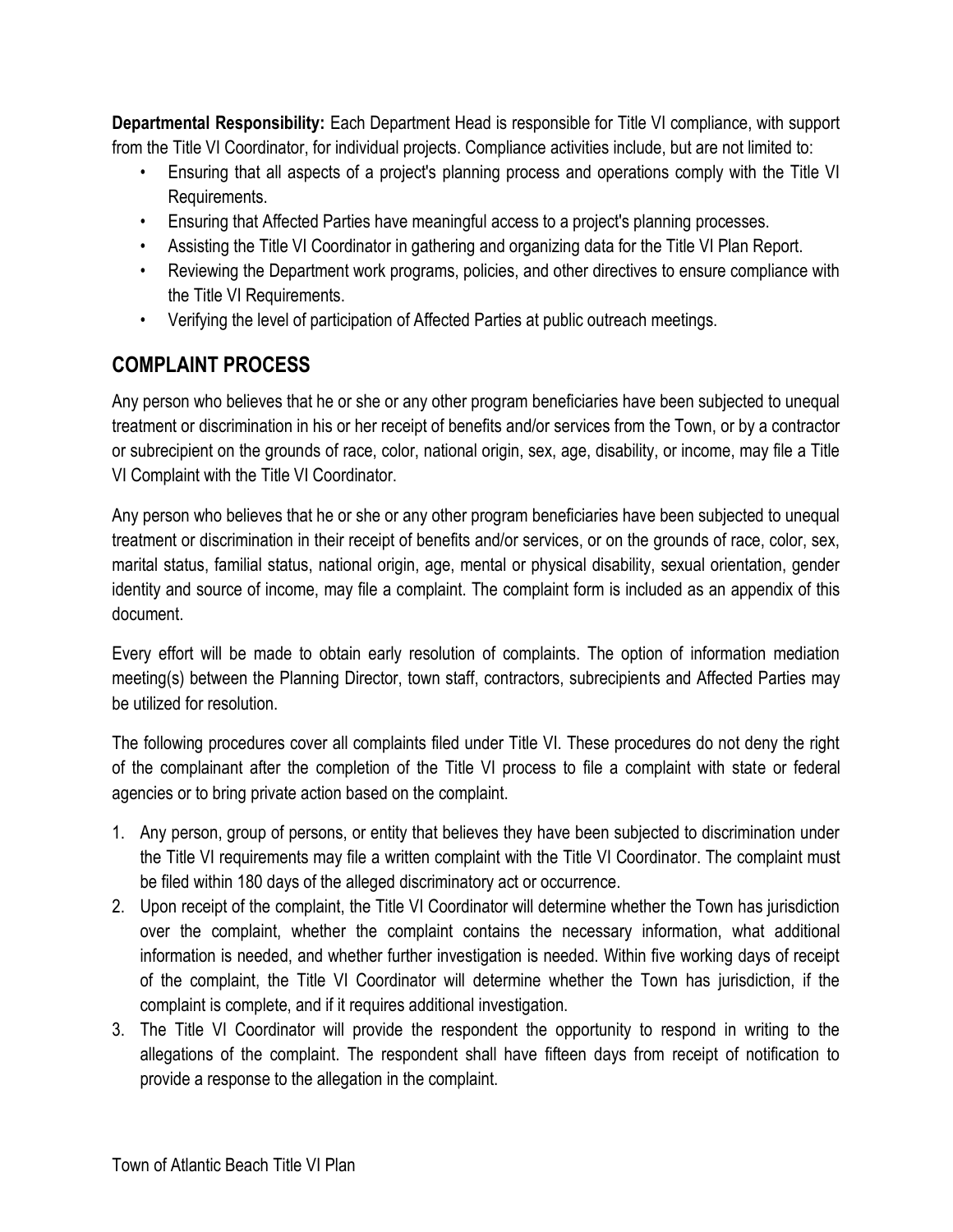- 4. If the complaint is against a contractor or subrecipient, the Town shall have fifteen days from receipt of the complaint to advise the appropriate state or federal agency of the receipt of complaint and statutes of the investigation.
- 5. Within sixty days of the receipt of the complaint the Title VI Coordinator shall prepare a written investigative report. The report shall include narrative description of the incident, identification of persons interviewed, findings, and recommendations for resolution and corrective action. The written report will be sent to the Town Attorney.
- 6. The Town attorney will review the report and meet with the Title VI Coordinator and the Town Manager to determine the appropriate action.
- 7. When the investigative report is complete and appropriate action has been determined, the complainant and respondent shall receive a copy of the report, statement of appropriate action, and notification of appeal rights.
- 8. Within fifteen days of the complainant and respondent receiving a copy of the report and determination of appropriate action, the Title VI Coordinator will meet with each party to discuss the determination of appropriate action as well as the findings made in the investigative report.
- 9. Within sixty days of receipt of the original compliant, a copy of the complaint and the Town's investigative report and determination of appropriate action will be provided to the appropriate federal or state agency for comments.
- 10. Within fifteen days of receiving comments from the federal or state agency, the Title VI Coordinator will meet with all parties to discuss comments provided by the responding agencies.
- 11. After receiving comments from the federal or state agency, the Town Manager shall review the comments and adopt a final decision that includes taking appropriate actions to address any comments provided by a federal or state agency. The final decision shall be provided to all parties of the proceedings and shall include a statement that a party has a right to appeal the decision if the party produces evidence of new facts that were not previously considered and could not have been reasonably discovered during the investigation.
- 12. If a party is not satisfied with the results of the investigation or the resolution of the complaint, the party may appeal the Town Manager's decision to the appropriate federal or state agency, by filing a request for an appeal no later than 180 days after the date of the Town Manager's final decision.
- 13. All complaint records and investigative working files will be maintained electronically or in a confidential area within the Town. Records will be considered working for as long as the related incident, project, or issue is considered open or unresolved. When the case is closed, non-transitory records will be placed in a closed case file and kept for at least 12 years, after which they may be destroyed, or deleted if electronic.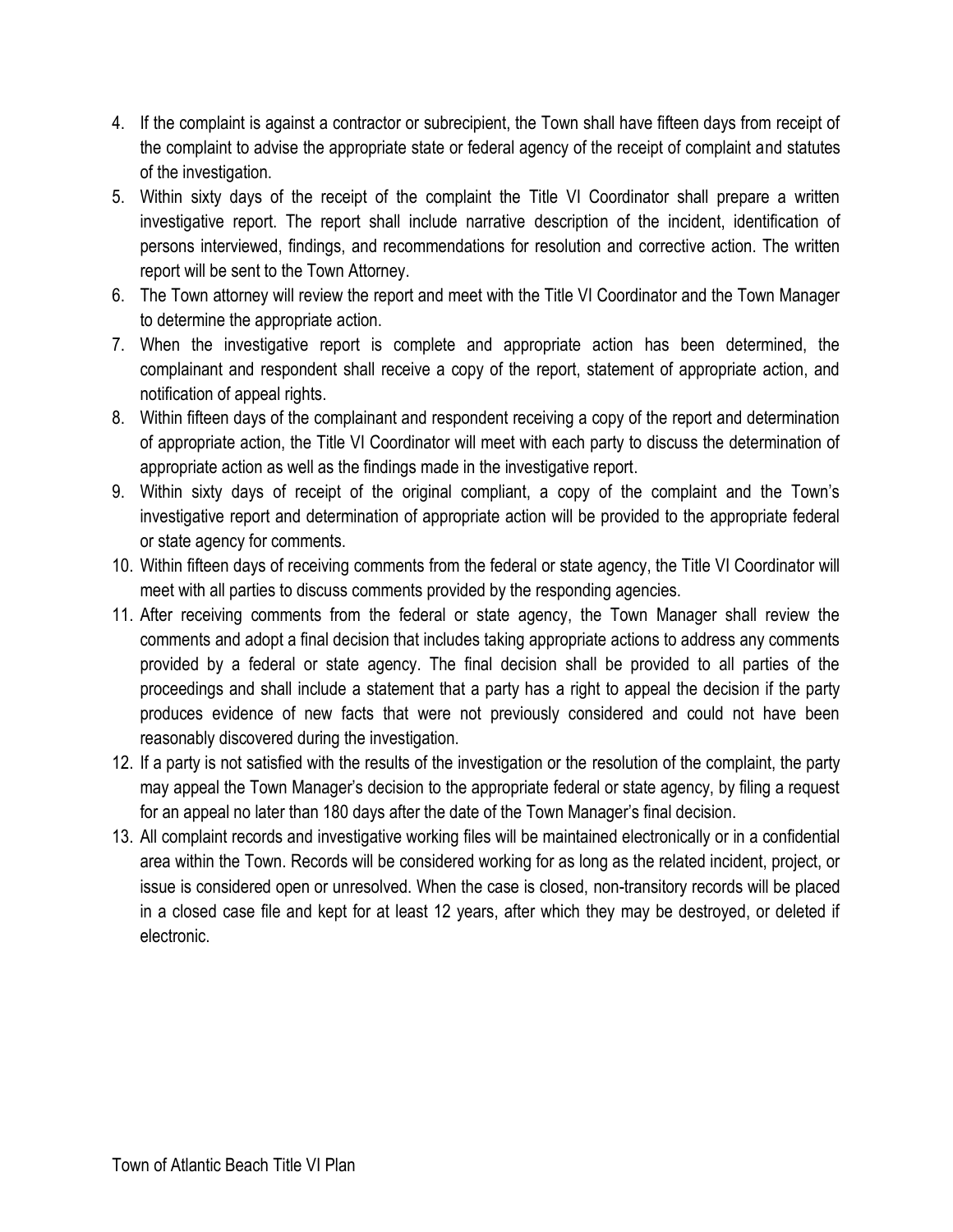#### <span id="page-8-0"></span>**APPENDIX A: TOWN COUNCIL'S RESOLUTION**

**Resolution 20-06-02** 



#### **RESOLUTION TO ADOPT A TITLE VI POLICY** TO PROHIBIT DISCRIMINATION IN PROGRAMS AND SERVICES AND IN ACTIVITIES RECEIVING FEDERAL FINANCIAL ASSISTANCE

WHEREAS, in 1964, Congress enacted the Civil Rights Act of 1964, which included that section labeled Title VI which prohibits discrimination in any activity which is financed by federal funds or receives federal financial assistance; and

WHEREAS, since the adoption of Title VI, additional federal regulations and court decisions have further refined the definition of "federal financial assistance" and what entities are affected and controlled by Title VI; and

WHEREAS, the Town of Atlantic Beach has no formal policy in place for defining and preventing discrimination in the activities and for the entities Title VI affects; and

WHEREAS, the interpretation and application are not intuitive or readily understood, requiring an understanding of what "federal financial assistance" might be in any particular situation and what persons or entities must comply with Title VI; and

WHEREAS, a policy and procedure for reporting violations will provide guidelines for the Town, Town Departments and private persons and companies doing business with the Town and receiving federal financial assistance.

NOW, THEREFORE, BE IT RESOLVED by the Town Council of the Town of Atlantic Beach that the attached "Title VI Plan", including its policies and procedures, is hereby adopted as the official policy of the Town of Atlantic Beach for applying, reporting and enforcing Title VI of the Civil Rights Act of 1964.

IT IS FURTHER RESOLVED that the Title VI Coordinator is authorized to approve this policy on a yearly basis if no changes are made to it.

Approved this 22<sup>nd</sup> day of June, 2020. A. B. Cooper, III - Mayor **ATTEST:** Katrina Tyer - Town Clerk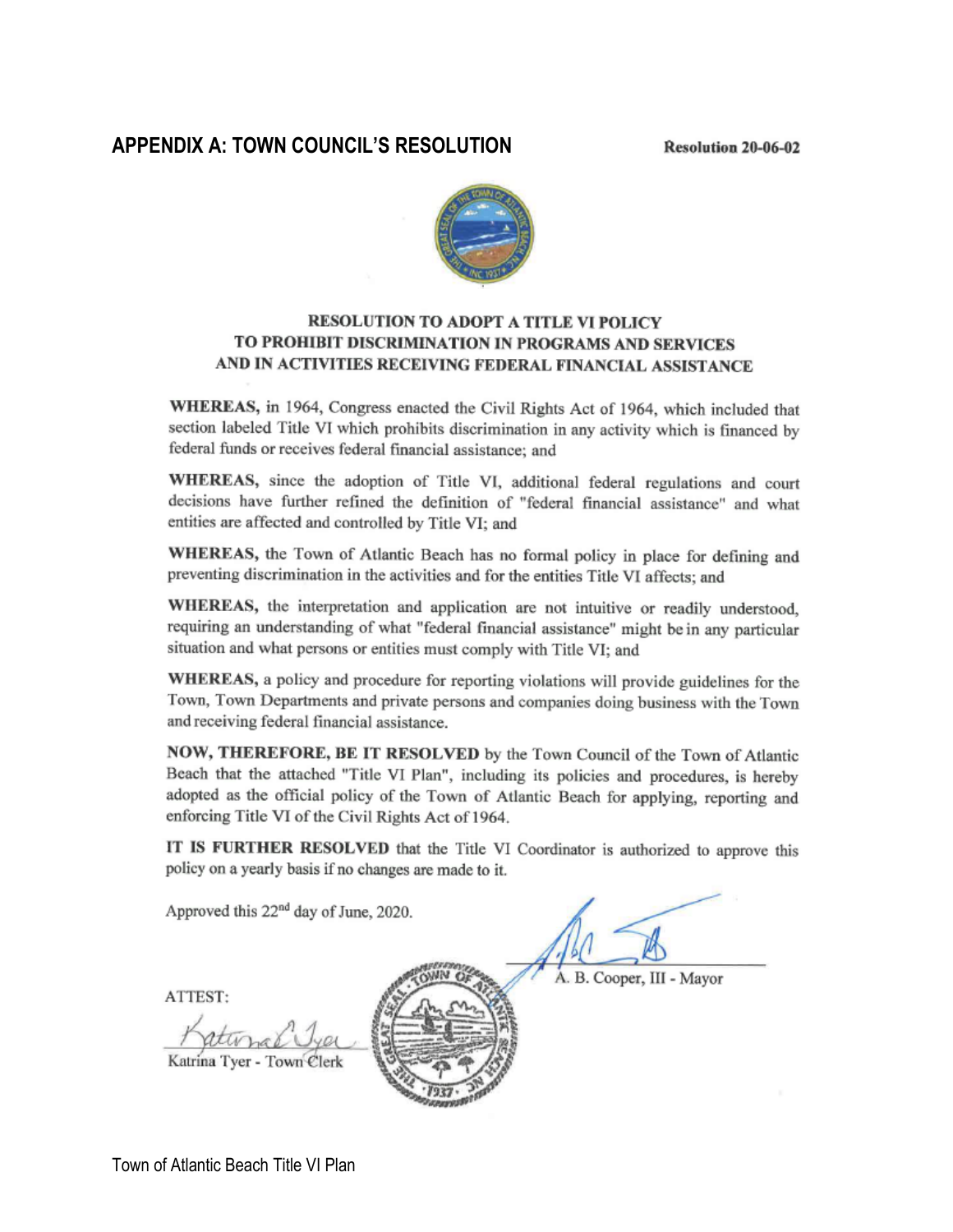# <span id="page-9-0"></span>**APPENDIX B: TITLE VI NON-DISCRIMINATION POLICY**



#### **Title VI Nondiscrimination Policy Statement**

It is the policy of the Town of Atlantic Beach to ensure that no person, shall, on the ground of race, color, national origin, limited English Proficiency, income-level, sex, sexual orientation, age, or disability, be excluded from participation in, be denied the benefits of, or be otherwise subjected to discrimination under any Town of Atlantic Beach program or activity, including, where applicable, religion, as provided by Title VI of the Civil Rights Act of 1964 and other pertinent nondiscrimination authorities.

The following practices are hereby prohibited throughout the Town of Atlantic Beach to comply, at a minimum, with Title VI and related requirements:

- Denying to an individual any standard service, financial aid, or other program benefit without good cause;
- Providing any service, financial aid, or other benefit to a person which is distinct in quantity or quality, or is provided in a different manner, from that provided to others under the program;
- Subjecting a person to segregation or separate treatment in any part of a program;
- Restrictions in the enjoyment of any advantages, privileges, or other benefits enjoyed by others;
- Methods of administration which, directly or through contractual relationships, would defeat or substantially impair the accomplishment of effective nondiscrimination;
- Different standards, criteria, or other requirements for admission, enrollment, or participation in planning, advisory, contractual or other integral activities;
- Acts of intimidation or retaliation, including threatening, coercing, or discrimination against any individual for the purpose of interfering with any right or privilege secured by any pertinent nondiscrimination law, or because s/he has made a complaint, testified, assisted, or participated in any manner in an investigation, proceeding, or hearing;
- Discrimination in any employment resulting from a program, a primary objective of which is to provide employment.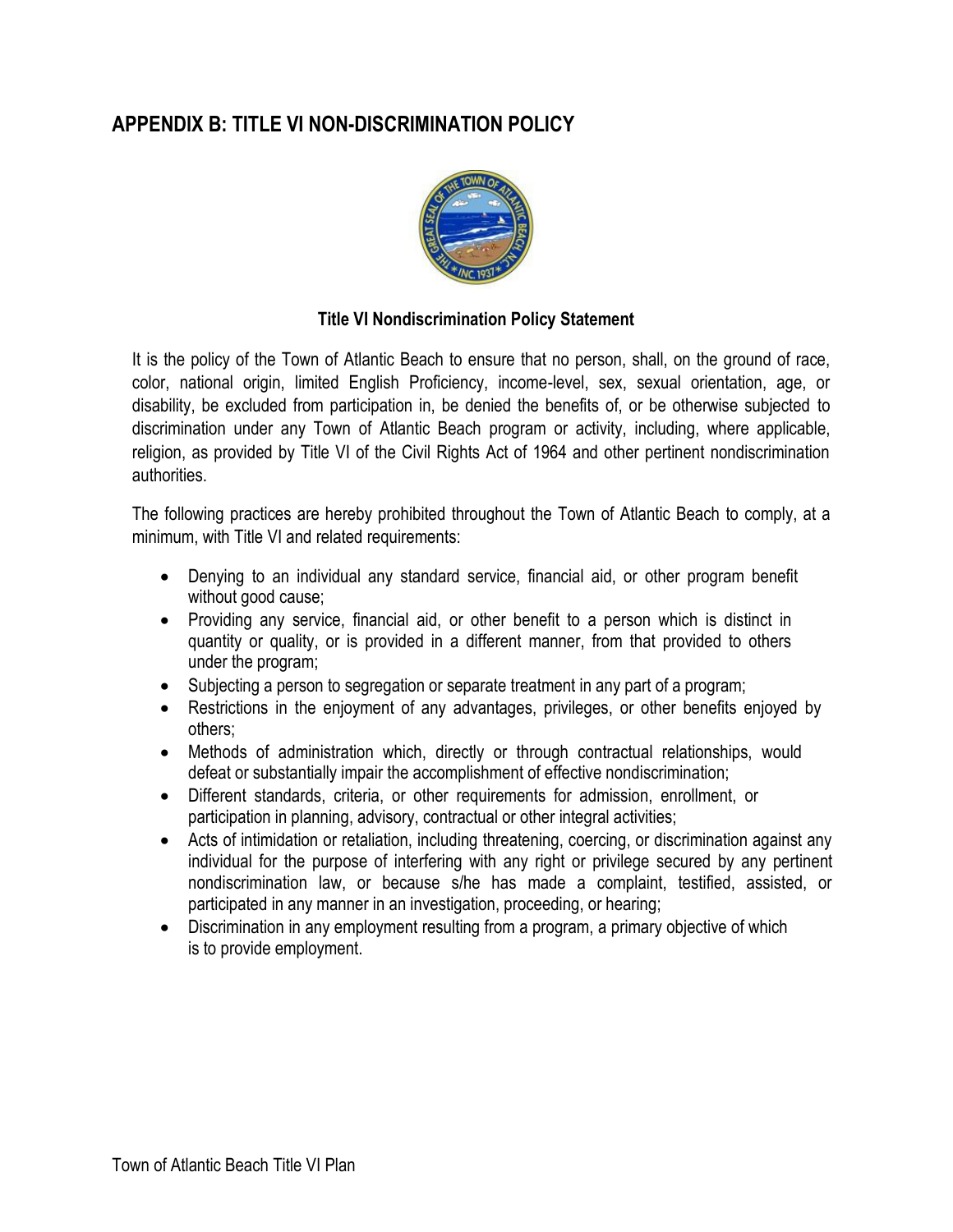# <span id="page-10-0"></span>**APPENDIX C: NON-DISCRIMINATION NOTICE AND ACCESSIBILITY RIGHTS**  PLANNING & INSPECTIONS DEPARTMENT



Post Office Box 10, Atlantic Beach, NC 28512

Phone (252) 726-4456 Fax (252) 726-7043

# **Notice of Nondiscrimination and Accessibility Rights**

The Town of Atlantic Beach, pursuant to its policy to comply with Title VI of the Civil Rights Act of 1964 and other pertinent nondiscrimination authorities, will not exclude from participation in, deny the benefits of, or subject to discrimination any person based on **race, color, national origin, limited English Proficiency, income-level, sex, age, or disability (or religion, where applicable)**, under any programs or activities conducted or funded by the Town of Atlantic Beach.

Any person who believes they have been wronged by a discriminatory act (action or inaction) of the Town of Atlantic Beach or its funding recipients, has the right to file a complaint with the Town of Atlantic Beach. For instructions on how to file a complaint, or additional information regarding the Town of Atlantic Beach's nondiscrimination obligations, please contact:

> Town of Atlantic Beach Planning and Inspections Department Michelle Eitner, Planning & Development Director PO Box 10 – 125 West Fort Macon Road Atlantic Beach, North Carolina 28512 252-726-4456

You may also visit [www.atlanticbeach-nc.com](http://www.atlanticbeach-nc.com/)

Anyone with a hearing or speech impairment may use Relay NC, a telecommunications relay service, to call the Town of Atlantic Beach Planning Department. Relay NC can be accessed by dialing 711 or 1-877- 735-8200.

**ATTENTION:** If you speak a language other than English, the following language assistance services are available to you, free of charge. Qualified interpreters and information written in other languages. Call 1- 800-522-0453.

**ATENCION:** Si habla un idioma distinto del inglés, los siguientes servicios de asistencia de idiomas están disponibles para usted, de forma gratuita. Intérpretes cualificados e información escrita en otros idiomas. Llame al 1-800-522-0453.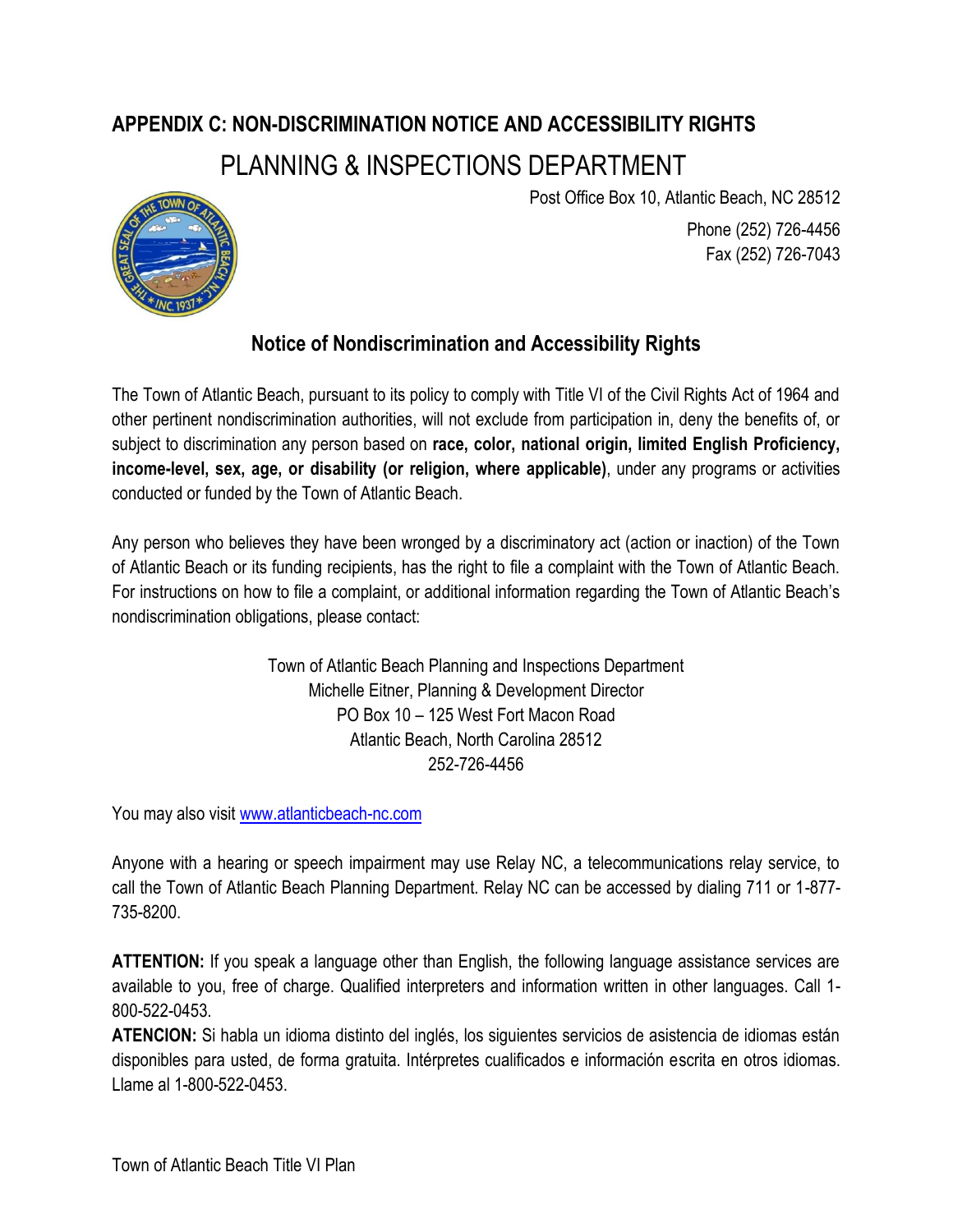### <span id="page-11-0"></span>**APPENDIX D: EQUAL EMPLOYMENT OPPORTUNITY STATEMENT**

The Town of Atlantic Beach is an equal opportunity employer. All qualified applicants will receive consideration for employment without regard to race, color, religion, sex, disability, age, sexual orientation, gender identity, national origin, veteran status or genetic information. The Town of Atlantic Beach is committed to providing access, equal opportunity and reasonable accommodation for individuals with disabilities in employment opportunities.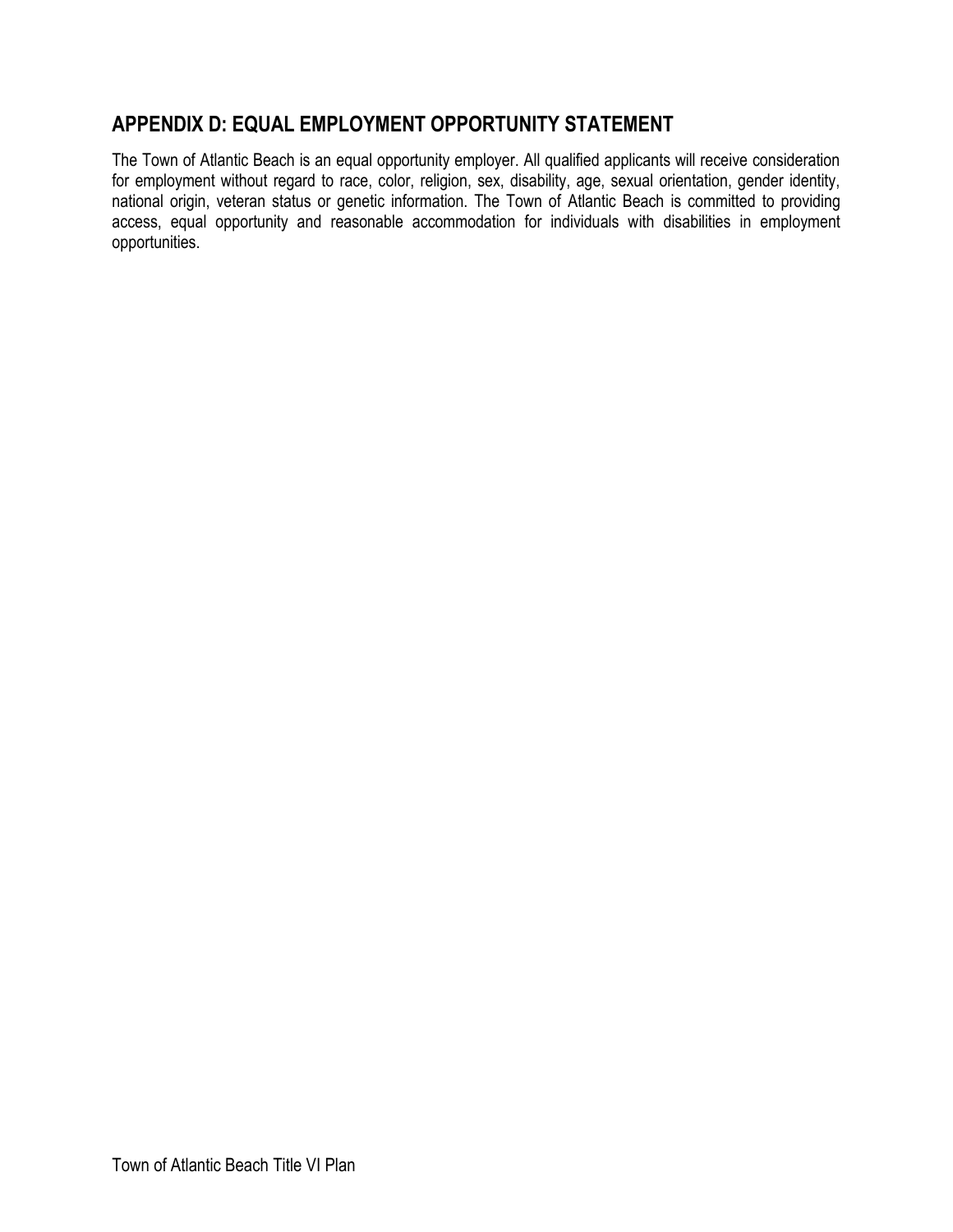# <span id="page-12-0"></span>**APPENDIX E: TITLE VI DISCRIMINATION COMPLAINT FORM**

| Town of Atlantic Beach Title VI Discrimination Complaint Form - Page 1 of 2 |                                                          |                                                                                                                                                                                                                                                                                    |                              |  |  |
|-----------------------------------------------------------------------------|----------------------------------------------------------|------------------------------------------------------------------------------------------------------------------------------------------------------------------------------------------------------------------------------------------------------------------------------------|------------------------------|--|--|
|                                                                             | within 180 days after the discrimination occurred.       | Any person who believes that he/she has been subjected to discrimination based upon race, color, sex, age, national origin, disability,<br>income-level, or limited English proficiency, may file a written complaint with the Title VI Coordinator of the Town of Atlantic Beach, |                              |  |  |
|                                                                             | First & Last Name:                                       |                                                                                                                                                                                                                                                                                    | $\Box$ Male<br>$\Box$ Female |  |  |
|                                                                             | Mailing Address:                                         |                                                                                                                                                                                                                                                                                    |                              |  |  |
| Complainant Information                                                     | City, State, Zip:                                        |                                                                                                                                                                                                                                                                                    |                              |  |  |
|                                                                             | Email:                                                   |                                                                                                                                                                                                                                                                                    |                              |  |  |
|                                                                             | Phone Number:                                            |                                                                                                                                                                                                                                                                                    |                              |  |  |
|                                                                             | Identify the Category of Discrimination:                 |                                                                                                                                                                                                                                                                                    |                              |  |  |
|                                                                             | $\Box$ RACE<br>$\Box$ COLOR<br><b>□ DISABILITY □ SEX</b> | I NATIONAL ORIGIN<br>LIMITED ENGLISH PROFICIENCY<br>$\square$ INCOME LEVEL<br>$\Box$ AGE                                                                                                                                                                                           |                              |  |  |
|                                                                             | Identify the Race of the Complainant                     |                                                                                                                                                                                                                                                                                    |                              |  |  |
|                                                                             | $\Box$ BLACK                                             | $\Box$ WHITE<br>$\Box$ HISPANIC                                                                                                                                                                                                                                                    | <b>Q ASIAN AMERICAN</b>      |  |  |
|                                                                             | $\Box$ AMERICAN INDIAN                                   | <b>EXAMPLE ALASKAN NATIVE</b><br><b>Q PACIFIC ISLANDER</b><br>$\Box$ OTHER:                                                                                                                                                                                                        |                              |  |  |
|                                                                             |                                                          | Date and place of alleged discriminatory action(s). Please include earliest date of discrimination and most recent date of discrimination.                                                                                                                                         |                              |  |  |
|                                                                             |                                                          |                                                                                                                                                                                                                                                                                    |                              |  |  |
|                                                                             |                                                          | Names of individuals responsible for the discriminatory action(s).                                                                                                                                                                                                                 |                              |  |  |
|                                                                             |                                                          |                                                                                                                                                                                                                                                                                    |                              |  |  |
|                                                                             |                                                          |                                                                                                                                                                                                                                                                                    |                              |  |  |
|                                                                             |                                                          | How were you discriminated against? Describe the nature of the action, decision, or conditions of the alleged discrimination. Explain as                                                                                                                                           |                              |  |  |
|                                                                             |                                                          | clearly as possible what happened and why you believe your protected status (basis) was a factor in the discrimination. Include how                                                                                                                                                |                              |  |  |
|                                                                             |                                                          | other persons were treated differently from you. (Attach additional page(s), if necessary)                                                                                                                                                                                         |                              |  |  |
|                                                                             |                                                          |                                                                                                                                                                                                                                                                                    |                              |  |  |
|                                                                             |                                                          |                                                                                                                                                                                                                                                                                    |                              |  |  |
|                                                                             |                                                          |                                                                                                                                                                                                                                                                                    |                              |  |  |
|                                                                             |                                                          |                                                                                                                                                                                                                                                                                    |                              |  |  |
|                                                                             |                                                          | The law prohibits intimidation or retaliation against anyone because he/she has either taken action, or participated in action, to secure<br>rights protected by these laws. If you feel you have been retaliated against, separate from the discrimination alleged above, please  |                              |  |  |
|                                                                             |                                                          | explain the circumstances below. Explain what action you took which you believe was the cause for the alleged retaliation. (Attach                                                                                                                                                 |                              |  |  |
| additional page(s), if necessary)                                           |                                                          |                                                                                                                                                                                                                                                                                    |                              |  |  |
|                                                                             |                                                          |                                                                                                                                                                                                                                                                                    |                              |  |  |
|                                                                             |                                                          |                                                                                                                                                                                                                                                                                    |                              |  |  |
|                                                                             |                                                          |                                                                                                                                                                                                                                                                                    |                              |  |  |
|                                                                             |                                                          |                                                                                                                                                                                                                                                                                    |                              |  |  |